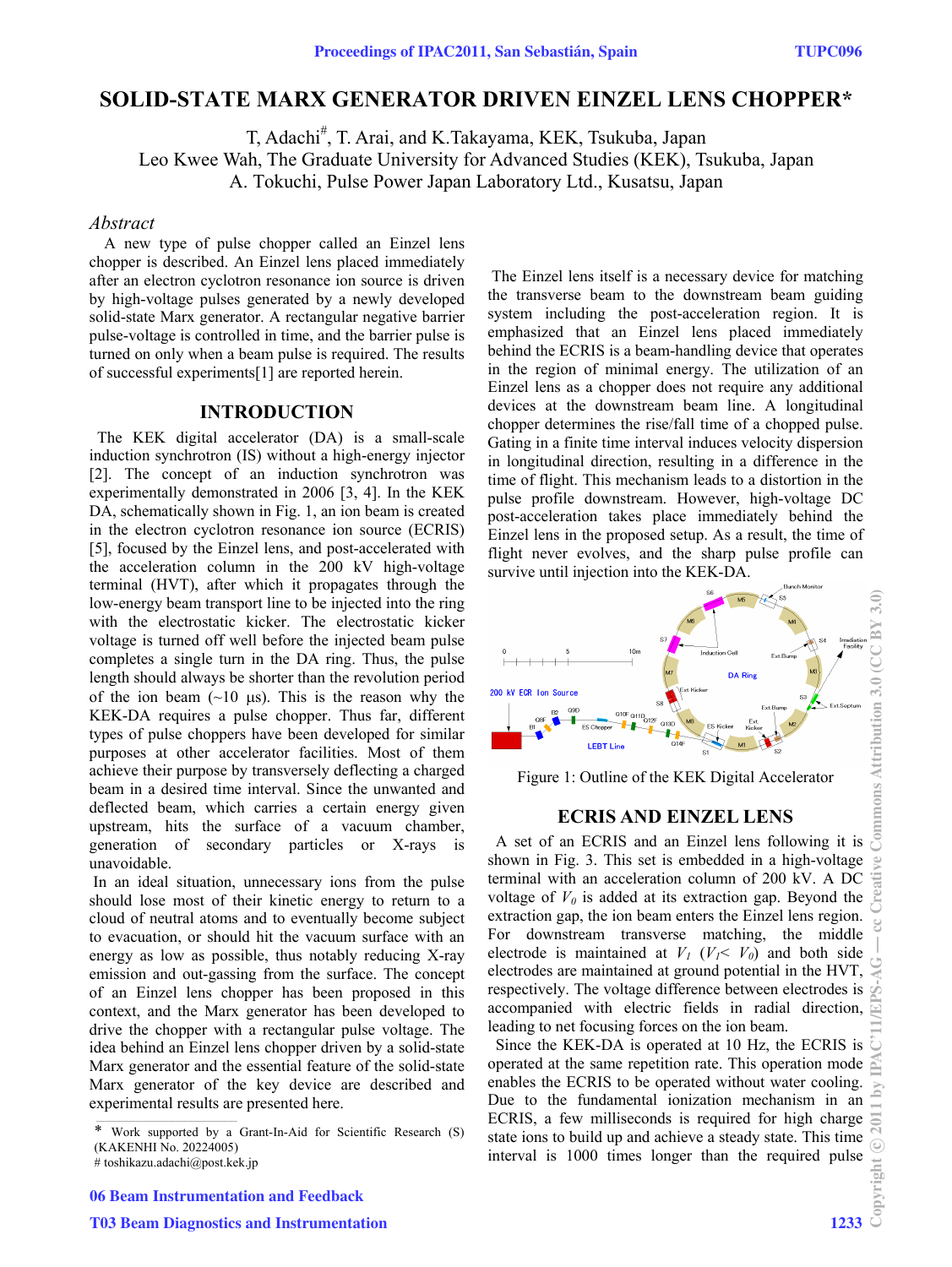length of 5  $\mu$ s in the KEK-DA. Thus,  $1/1000$  of the ion beam pulse extracted from the ECRIS must be chopped. In general, chopping of an ion beam with a lower energy is considerably easier. It is desirable to realize such chopping in the HVT before the ion beam passes thorough the high-voltage acceleration column shown in Fig. 2. This is achieved by introducing a rectangular negative pulse voltage in the Einzel lens. The idea is rather simple. The potential in the central region of the middle electrode of the Einzel lens is maintained at  $V_0$ . From the energy conservation law, ions stop at the position of the middle electrode and are unable to propagate downstream. Then, it is of interest to explore the effects of applying a rectangular negative voltage pulse  $\Delta V$  ( $V_0 + \Delta V \leq V_0$ ) on the middle electrode for a finite time duration  $\tau$ . When the barrier voltage that stops ions from propagating in longitudinal direction is reduced, ions can propagate beyond the Einzel lens region during  $\tau$ . This is the essential mechanism of the Einzel lens chopper. It can be described in terms of "longitudinal gating".



Figure 2: Schematic of the High Voltage Trerminal and its contents

## **LONGITUDINAL CHOPPER**

### *Barrier Voltage Blocking*

The IGUN [5] program was used to simulate the beam orbits from the cathode hole to the anode and from the anode through the Einzel lens as shown in Fig.3.. A case where the middle electrode voltage  $V<sub>1</sub>$  is increased to 15 kV is shown there. It can be seen that reflection from the region is not sufficient. At  $V_1=17$  kV, all the ions are reflected upstream and never propagate downstream. Both the IGUN simulations and the experimental results show that somewhat higher voltage than  $V_0$  is required for perfect repelling of ions dispatched from the ECRIS with an energy of  $QeV_0$ , where Q is the charge state of the ions. This is understandable from the fact that the potential is  $V_0$  only at the surface of the middle electrode of the Einzel lens, and the potential on the beam axis is always less than that at the surface. The potential on the beam axis is uniquely determined by the geometry of the Einzel lens and the potential of the electrodes.

In order to confirm ion beam blocking by the barrier voltage, the beam current passing through the Einzel lens was measured as a function of  $V_I$ . The result was consistent with the IGUN simulation, as shown in Fig. 4.

### *Solid-state Marx Generator*

 Marx generators are well known in pulse power technology. In Marx generator, a DC power supply



Figure 3: Simulated tracks of ions from the cathode to the anode and from the anode through the Einzel lens, where  $V_0 = 14$  kV and  $V_1 = 8 - 17.5$  kV



Figure 4: Beam current passing through the Einzel lens as observed with a Faraday cup downstream vs. the Einzel lens electrode voltage *V1* 

providing relatively low voltage feeds multiple capacitors connected in parallel, and elements are switched rapidly to close the Marx circuit, shown in Fig. 5 for the present system, and connect the capacitors in series. As a result, individual voltages shared by the capacitors sum up to generate a high-voltage pulse. The pulse duration is uniquely determined by the on-time period of the

06 Beam Instrumentation and Feedback

 $\widetilde{\mathcal{R}}$